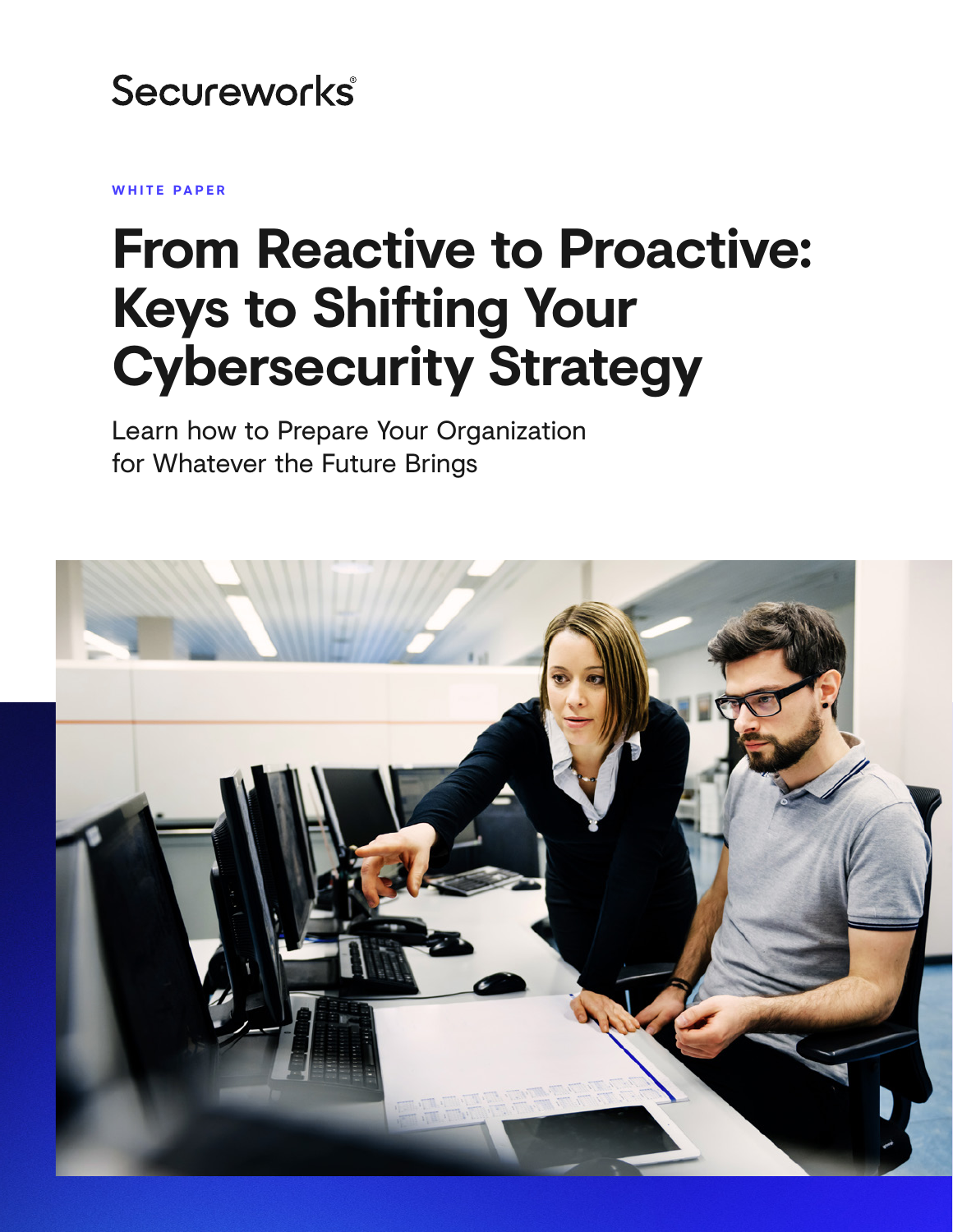In 1907 Robert Baden-Powell conceived what would become the Boy Scouts of America motto, Be Prepared. Baden-Powell wrote that to be prepared means "you are always in a state of readiness in mind and body to do your duty."

Organizations should take note. A constant state of readiness is crucial when it comes to cybersecurity. Senior leaders who embrace this ethos stand a much better chance of minimizing the damages, risks, and costs than leaders who have no plan and respond to threats reactively.

At a minimum, practicing basic cyber hygiene can address or mitigate a vast majority of security breaches. Employee cybersecurity education can help your organization avoid phishing and spear phishing scams, provide a greater awareness of social engineering tactics, and help employees understand the different types of information that hackers seek.

Even with the best cyber awareness training, incidents happen. What then? For organizations without an incident response plan, a breach could spell disaster. That's why many organizations use incident response plans with detailed instructions to provide their teams with structure when trying to address a breach.

An IR plan is just one part of building a proactive approach to cybersecurity strategy, Creating an incident response plan doesn't guarantee a proactive posture, but it does reduce the risks of incidents for reactive organizations by providing concrete steps and structure to the response process. Organizations that rely on reactive measures alone, with no cybersecurity incident response plan in place, leave their organizations more vulnerable to chaos and potential disaster.

A constant state of readiness is crucial when it comes to cybersecurity. Senior leaders who embrace this ethos stand a much better chance of minimizing the damages, risks, and costs than leaders who have no plan and respond to threats reactively.

Secureworks



### 2 Availability varies by region. ©2020 SecureWorks, Inc. All rights reserved.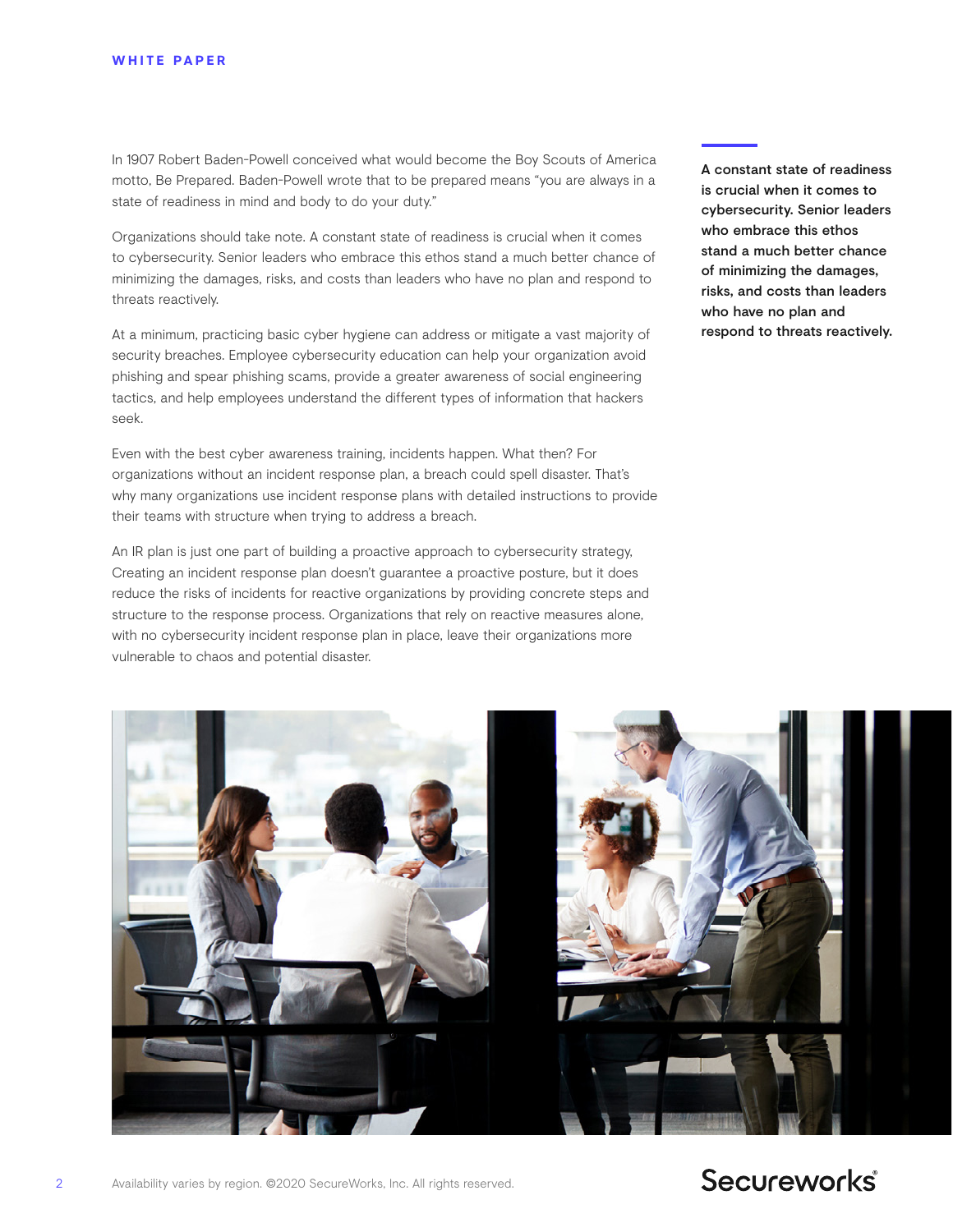### **A Reactive Approach is an Effort in Futility**

Reactive organizations only act once damage is done. This increases organizational risk and can amplify the negative effects of breach. Unfortunately, a reactive approach is the norm across cybersecurity departments. A recent Ponemon Institute study highlighted this fact.1 They surveyed 577 IT and IT security practitioners in the U.S. and uncovered some surprising findings:

- 69% of respondents said their organization's security approach is reactive and incident driven.
- 63% of respondents said their IT security leadership needs better monitoring tools to help communicate security efficacy and gaps to the C-suite and board.
- 56% of respondents said their IT security infrastructure has gaps in coverage that allow attackers to penetrate its defenses.
- 40% of respondents said they do not quantify and track the company's IT security posture at all.

A reactive approach to incidents often ends in chaos. Why? Because new techniques are constantly employed, leaving an uncertain future when it comes to defending against threats.

A reactive approach is why many organizations take way too long to detect threats. On average, 206 days pass before a breach is identified and a further 73 days pass before a breach is remediated.<sup>2</sup> Imagine what a motivated threat actor could achieve in that time. A reactive strategy puts security teams at a huge disadvantage.

### **Shifting to a Proactive Cybersecurity Posture**

A proactive approach to cybersecurity can put you on the front foot against attackers and keep you ahead of regulatory requirements. It helps your organization stay prepared and offers a concrete action plan. In the circumstances where your organization is reactive, it offers form and structure to avoid confusion. The goal is to avoid the elements of surprise and uncertainty which lead to a fumbled incident response. Here are some steps to help your organization transition from a reactive to a proactive security mindset:

## **206**

days pass before a breach is identified and a further 73 days pass before a breach is remediated.**2**

<sup>&</sup>lt;sup>1</sup> Ponemon Institute, *The Cybersecurity Illusion: Enterprise Security Remains Reactive* 

<sup>&</sup>lt;sup>2</sup> Ponemon Institute, [Cost of a Data Breach Report 2019](https://databreachcalculator.mybluemix.net/)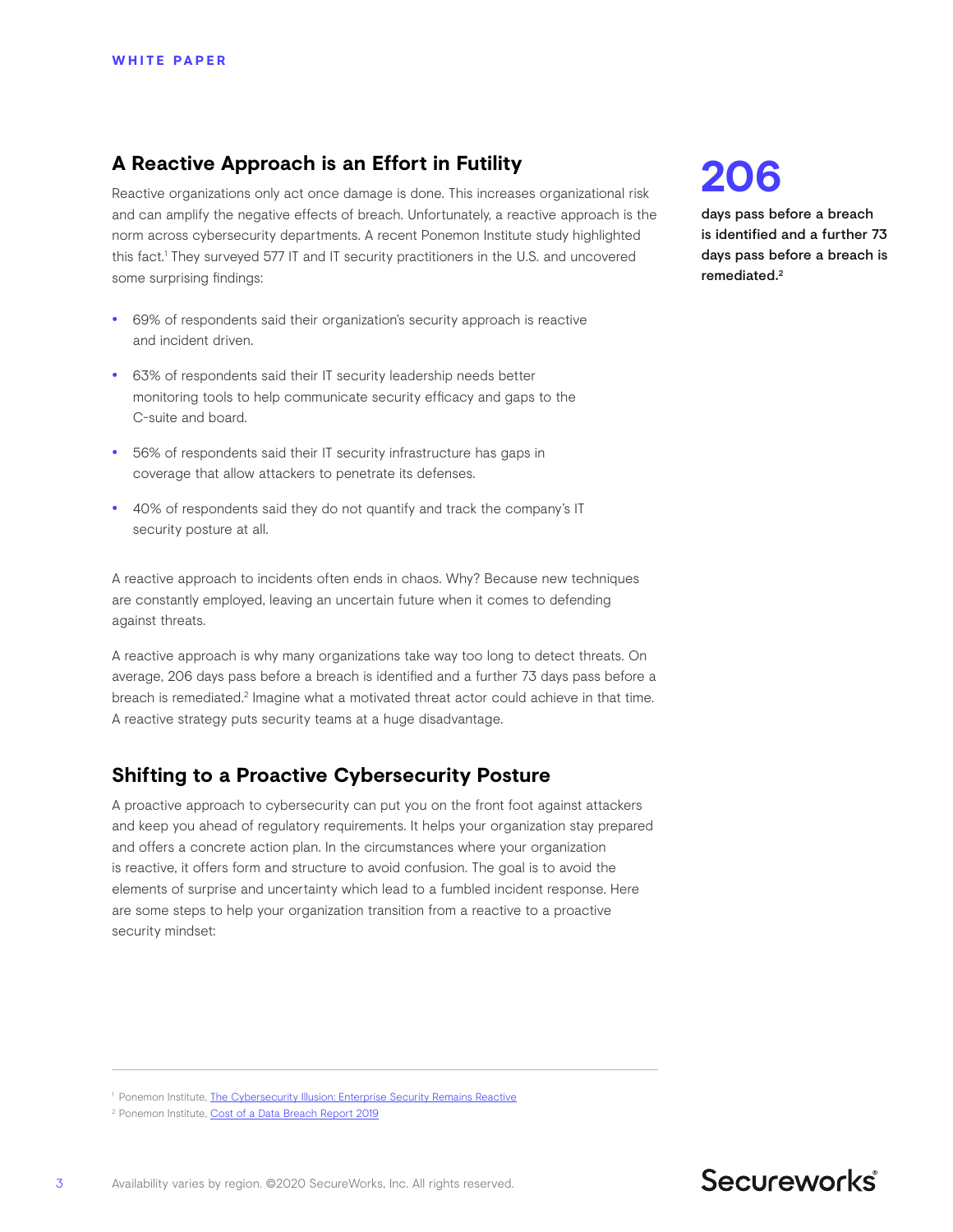#### **1. Get Educated**

The first step for business leaders is to understand what types of threats and risks your organization may face. Understanding what cybercriminals want and how attacks happen will help you identify the vulnerabilities of your infrastructure and processes. Older documentation offers an opportunity to evaluate processes and see what has changed within the organization  $-$  from new hardware, to software, to cloud migration. Useful documentation could include procedural guides, schematics, past playbooks, IT checklists, emergency contact numbers — this information can serve as a guide and a starting point.

Reviewing past documentation also allows you to identify themes and detect patterns like user knowledge (or lack thereof), or the company's attitude towards security practices and awareness. When considering awareness training, remember the importance of educating executives and employees in sensitive departments about spear phishing. But don't dwell too long on the past: cybercriminals are always evolving, and so should you.

### **2. Create an Incident Response Plan**

An IR plan is a true investment in your business and one that involves the entire organization. A thorough plan designates key members of the incident response team, as well as individual roles and responsibilities, team structures, and escalation processes. An incident response plan should be truly cross-functional. Most plans involve significant input from each of these functions:

- General Counsel (Legal)
- Chief Information Security Officer or Chief Information Officer
- Technical Leads (such as Security, Network, or Infrastructure)
- Human Resources
- Public Relations/Marketing
- Risk Management/Insurance
- Business Subject Matter Experts (as needed)

It's common to have one single incident response team. Another option is to create a core team and bring on ad hoc members as each situation dictates. Either way, your plan should establish roles and responsibilities for when an incident occurs. This enables organizations to respond to a breach quickly and appropriately.

An IR plan is a true investment in your business and one that involves the entire organization. A thorough plan designates key members of the incident response team, as well as individual roles and responsibilities, team structures, and escalation processes.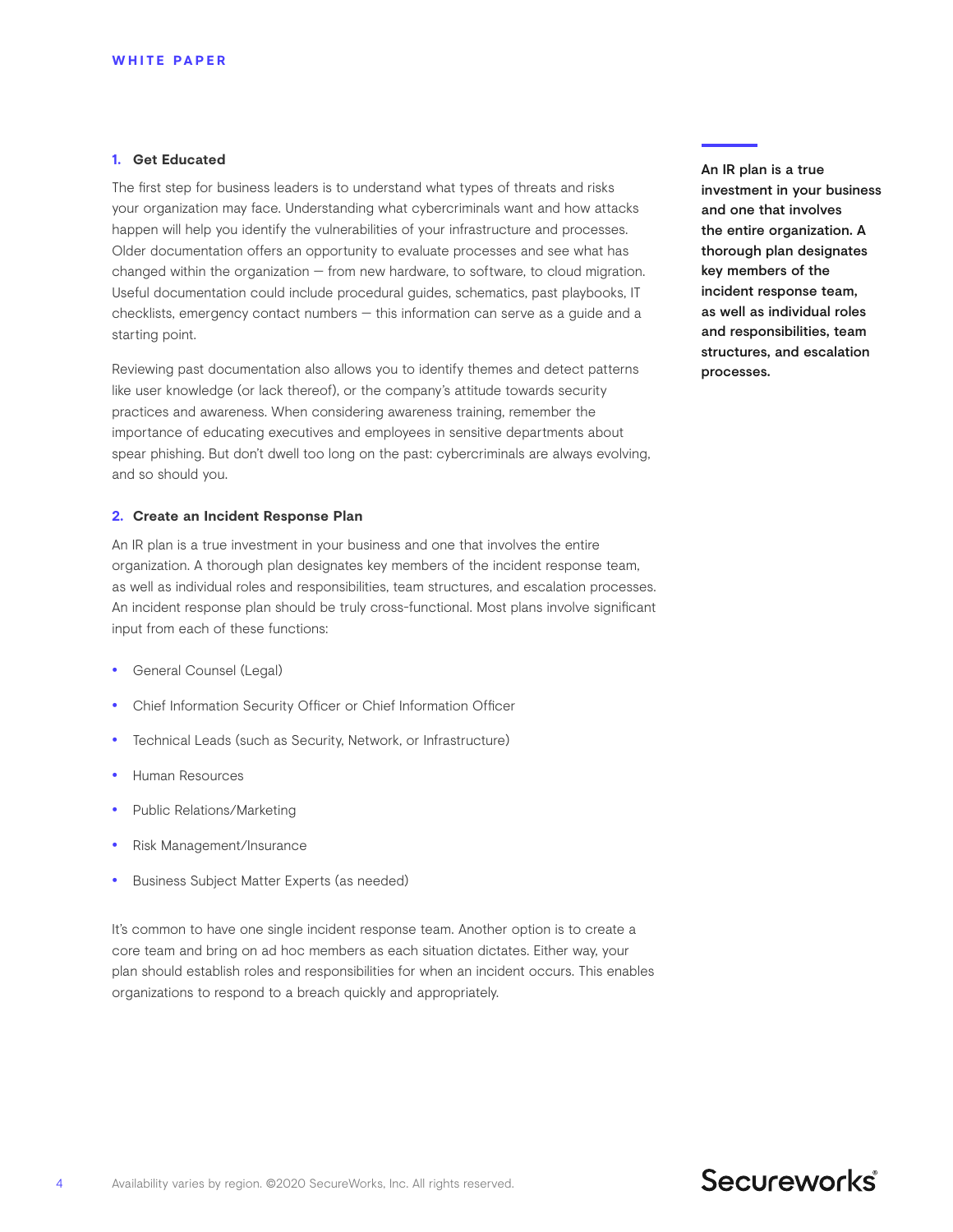For instance, if an insurance company confirmed that malicious code infected a core application, management could quickly decide to shut down all network access. Managers understand the risk of continued data loss from this action versus the associated loss of revenue resulting from downtime. There needs to be a designated person who has the authority to make these kinds of decisions. Equally, it's important that nobody possess a level of unchecked authority that allows them to make decisions that compromise the response and the organization's reputation.

Everyone on the incident response team must fully commit to the plan. Plans should be updated twice a year. To successfully implement the plan, it should be easily accessible in print, digital, and on an internal web-based platform. The goal is to make it as easy as possible to access, and to make sure everyone who needs it knows where it is.

### **3. Communicate Value**

When business leaders show they value cybersecurity it can have a large impact. This vision needs to be socialized across all levels of the organization. If you, and other leaders, show up when tabletop exercises are scheduled, it can send a powerful message to the staff that leadership is putting their money where their mouth is.

If you demonstrate an eagerness and deep commitment to protecting your company's digital assets, upholding trust, and making cybersecurity a business imperative, the rest of the organization will be inclined to uphold those values too.

On the contrary, if leadership pays lip service to cybersecurity by exhibiting poor cyber hygiene, their behavior will cascade down through the organization, exposing it to risk. Likewise, business unit leaders should amplify leadership's core cyber messages to their wider teams, so they understand the specific threats targeting their teams and the different roles they play in securing the organization.

#### **4. Train Your Organization**

Training is a great way to exercise your security muscle. Increasing awareness, promoting cyber education, and utilizing tabletop exercises can help encourage robust cybersecurity. Combine these with keeping up with the latest threats, and paying attention to other businesses within your industry, and you're ready to take the plan from a static document to being embedded in the fabric of the organization.

An experienced vendor with deep threat intelligence will give you insight into the threat landscape that your security teams may struggle to get by themselves.

### Secureworks®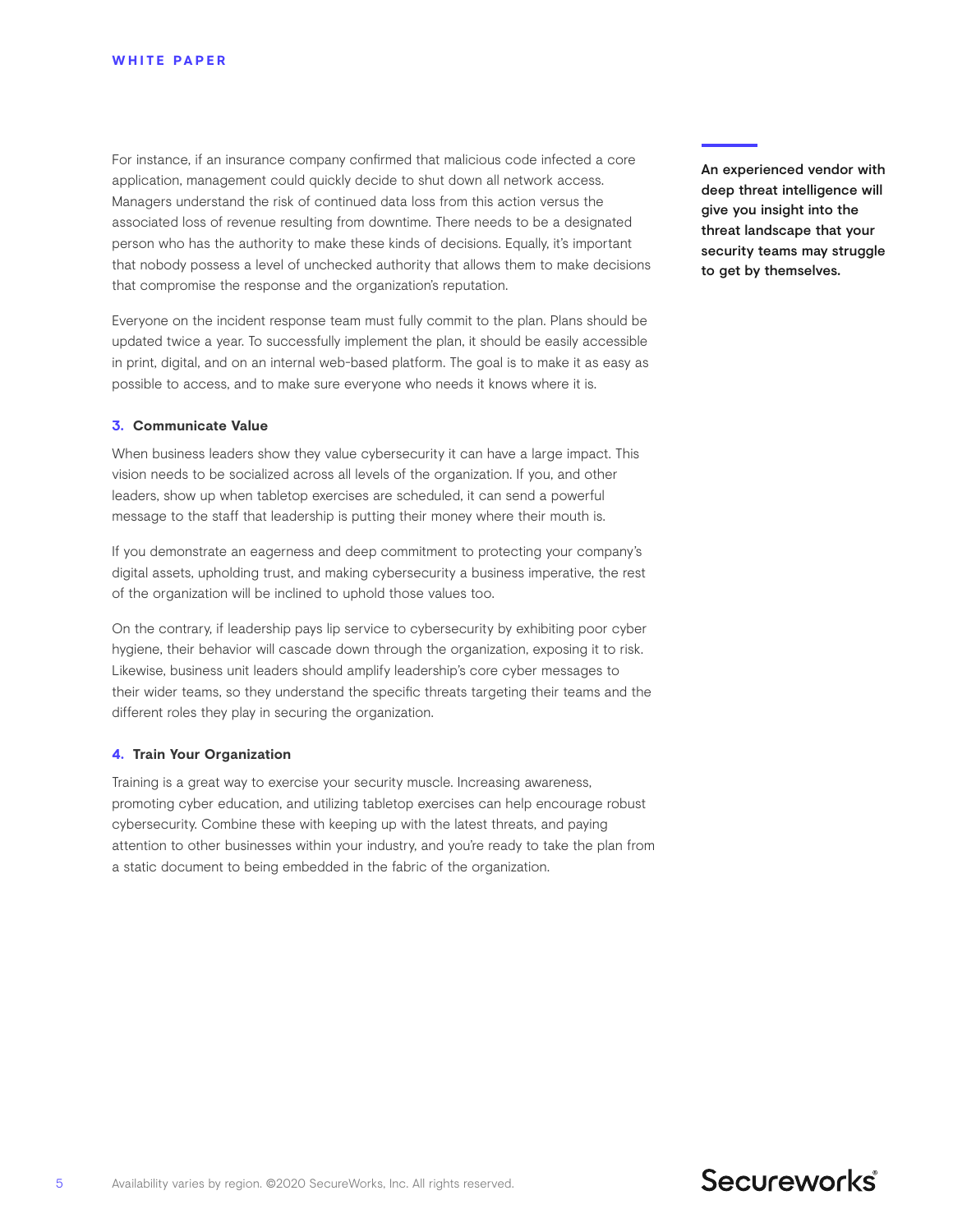### **Selecting the Right Vendor**

Partnering with a vendor that specializes in proactive cybersecurity practices can help you transition your strategy. For example, vulnerability assessments, penetration testing, threat hunting, and proactive incident response are all services that can help your organization shift from a reactive to a proactive stance. They can help you identify your security weaknesses, discover whether someone can break in and what they can get, and identify signs of an attack before one has occurred.

An experienced vendor with deep threat intelligence will give you insight into the threat landscape that your security teams may struggle to get by themselves. Vendors have a global view of threats, while your security team mostly only has visibility into what is happening within your environment.

Choose a vendor that has the context and perspective to truly understand your business and the goals of your cybersecurity program. A vendor with thousands of clients across the globe is more likely to offer rare context and insights than one that is small or focused on limited geographic areas or industries.

### **Remember to Be Prepared**

Shifting to a proactive security strategy prepares you to meet any new trends, breaches, or intrusions that may come your way.

Organizations should consider how taking a proactive approach can ensure your organization's cybersecurity practices are sufficient and current enough to protect against sophisticated cyberattacks.